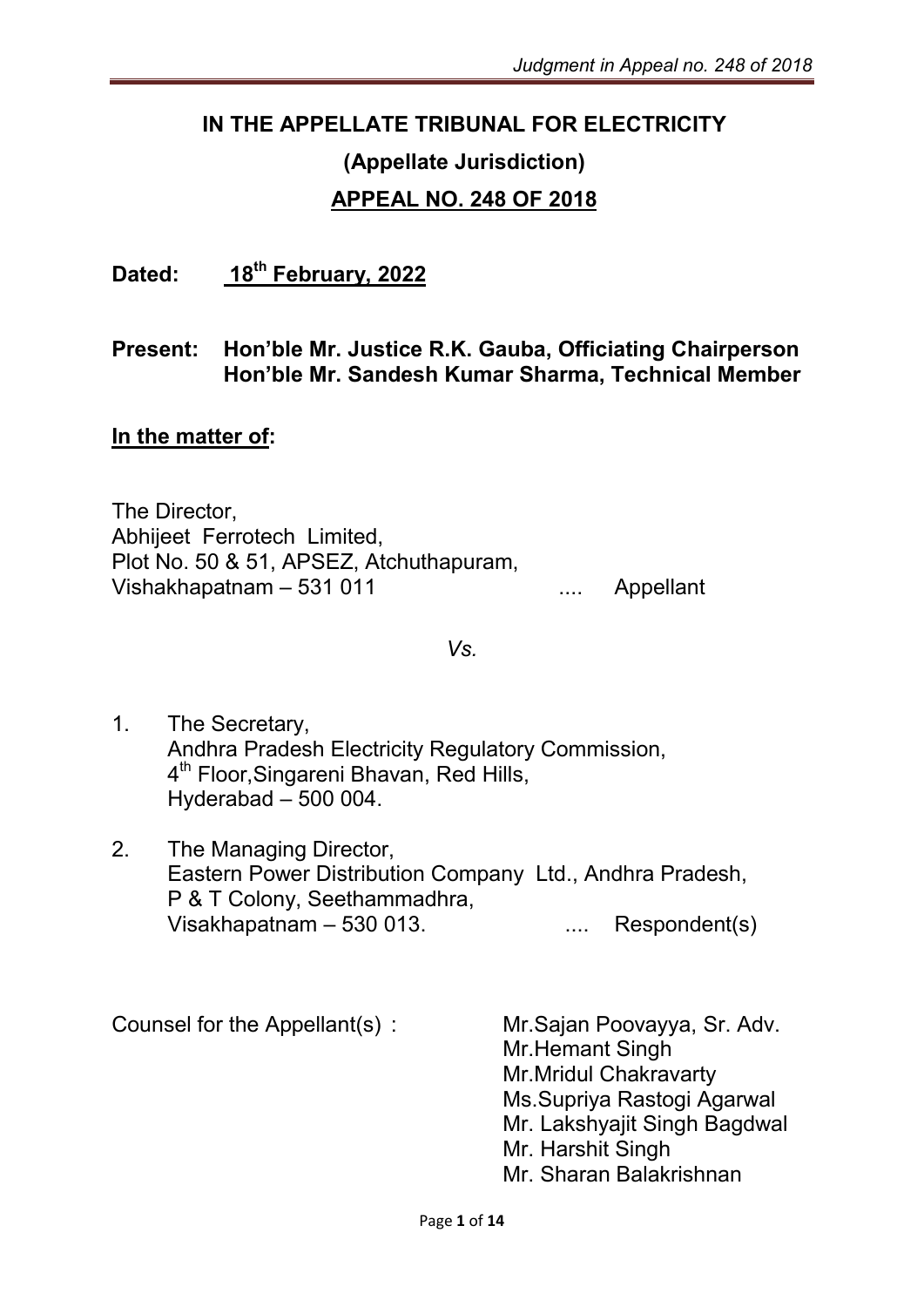Counsel for the Respondent(s) : Mr. Sridhar Potaraju

Mr. Mukunda Rao Angara Ms. ShiwaniTushir Mr. Aayush Mr. Yashvir Ms. Anikita Sharma for R-1

Mr. Nishant Sharma For R-2

## J U D G M E N T

#### PER HON'BLE MR. SANDESH KUMAR SHARMA, TECHNICAL MEMBER

1. The present Appeal has been filed by the Appellant - M/s Abhijeet Ferrotech Limited ("Appellant") challenging the Tariff Order dated 27.03.2018 ("Impugned Order") passed by the Andhra Pradesh Electricity Regulatory Commission (in short "APERC" or "Respondent Commission" or "State Commission") wherein it determined the Annual Revenue Requirement (ARR) and Tariff for the two Distribution Licensees of the Andhra Pradesh for the FY 2018-19.

2. Being aggrieved by the decision of the Respondent Commission of determining common Tariff for consumer categories of 132 KV and above, the Appellant filed the present Appeal.

#### *Description of the Parties*

3. The Appellant - Abhijeet Ferrotech Limited is engaged in the business of manufacturing ferro alloys, which is a vital constituent for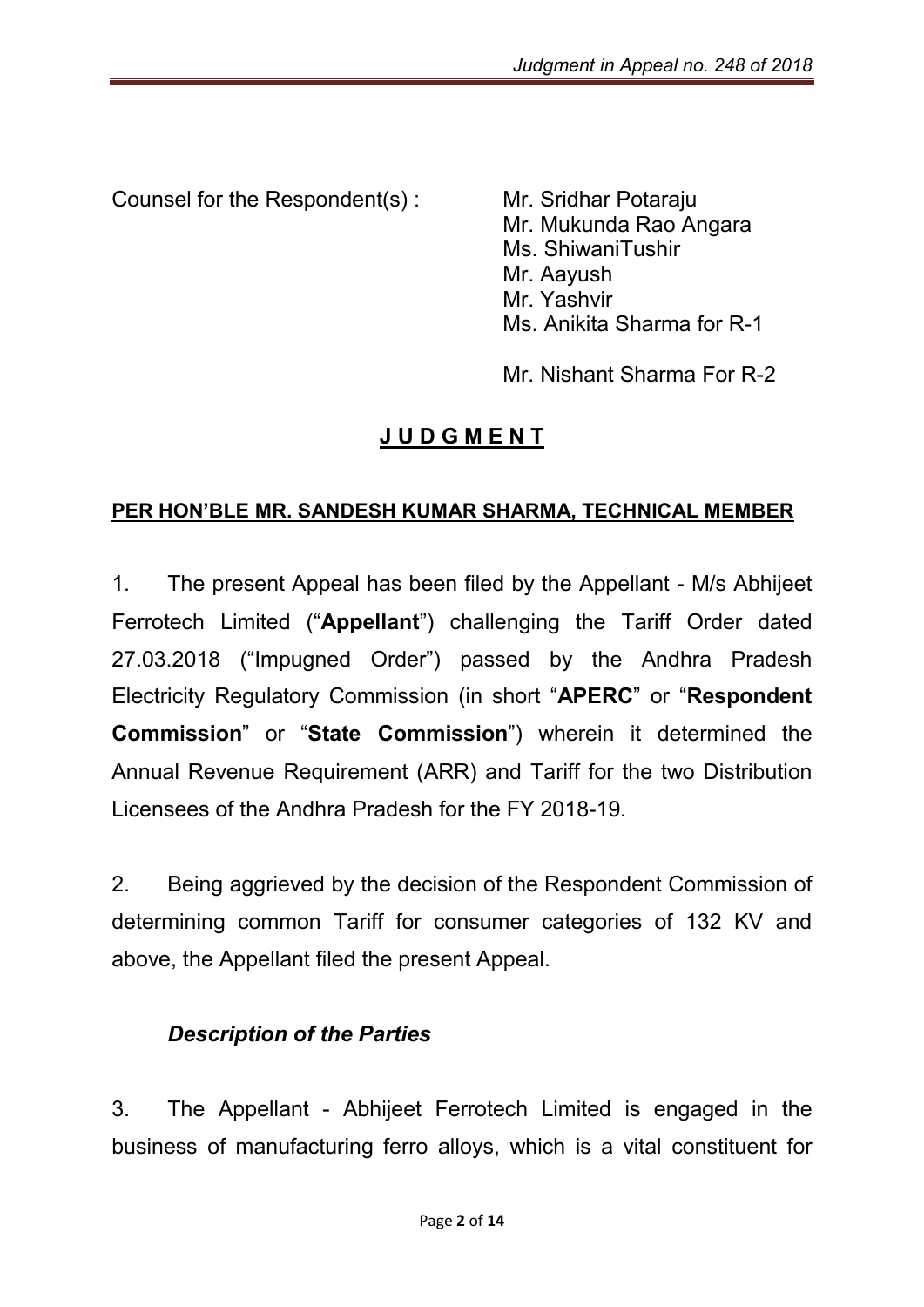steel making industries, and accordingly has set up a ferro alloys unit at Special Economic Zone (SEZ), Vishakhapatnam (Andhra Pradesh). It is stated that the electricity requirement of the Appellant is fulfilled by Andhra Pradesh Eastern Power Distribution Company Limited (APEDCL), Respondent No.2, herein, at 220 kV voltage level against the power demand of 90 MVA.

4. Respondent No.1- Andhra Pradesh Electricity Regulatory Commission, which is exercising its powers and discharging functions as a sector regulator under the provisions of the Electricity Act, 2003 and by virtue of power vested in it under the Act of 2003, and as per the provisions of APERC (Terms and Conditions for Determination of Tariff for Wheeling and Retail Sale of Electricity) Regulation, 2005 has passed the present Impugned Order.

5. Respondent No.2 - Andhra Pradesh Eastern Power Distribution Company Limited (APEDCL) is the Distribution Licensee supplying power in the State of Andhra Pradesh in the specified area as per its Licence. The other Distribution Licensee is Southern Power Distribution Company (APSDCL).

### *Factual Matrix*

6. The issue is short and narrow, only one issue emerges out of the Appeal, whether the Respondent Commission has erroneously ignored the provision of the Tariff Policy and various judgement passed by the Hon'ble Supreme of India and by this Tribunal.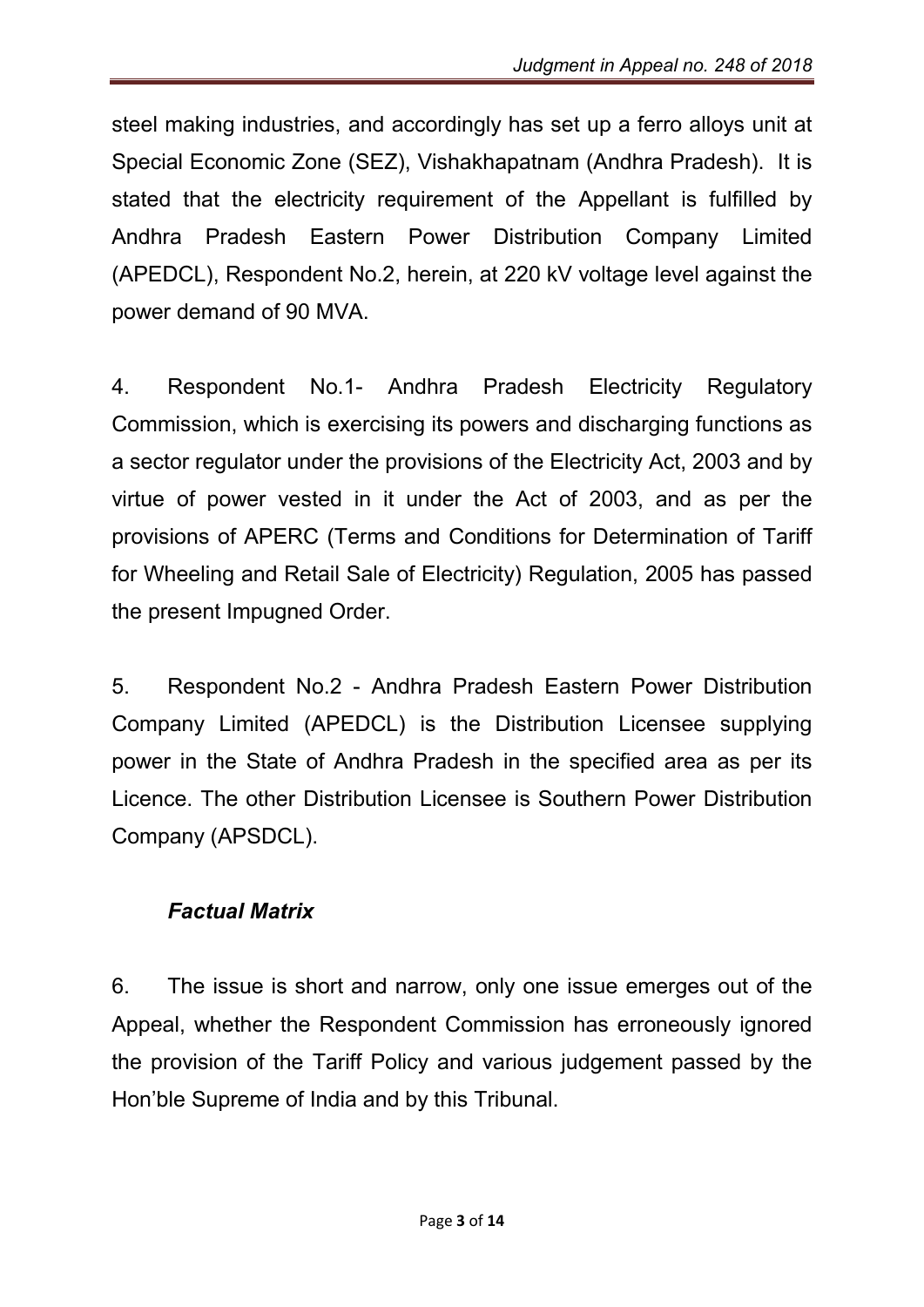7. Respondent No. 2 (APEDCL) and the Southern Power Distribution Company Limited (APSDCL) filed two separate petitions, being OP No.60 and 61 of 2017, respectively, before the State Commission for determination of ARR and Tariff for FY 2018-19. The Impugned Order is the common order passed against these two Petitions filed by the two distribution companies of Andhra Pradesh.

8. The facts of the case are noted in brief.

9. The Appellant is an extra high tension (voltage) i.e, EHT category consumer within the distribution licenced area of Eastern Power Distribution Company of Andhra Pradesh Limited (APEPDCL, and as such, is filing the present appeal with respect to the Impugned Order passed qua Petition in OP No.60 of 2017. Hence, Southern Power Distribution Company of Andhra Pradesh Limited (APSDCL) is not being made a party to the present appeal.

10. On 09.01.2018, the Appellant vide its letter addressed to the Secretary of the Respondent Commission filed the objection/suggestion in respect of the ARR Petition of the Respondent No.2, requesting for fixing separate tariffs for EHT consumers drawing power at 132 KV, 220 KV and 400 KV.The copy of the above said letter was also shared with the Respondent no. 2, the Principal Secretary (Energy) and the Principal Secretary (Industries), Government of Andhra Pradesh.

11. On 03.02.2018, Respondent No.2 came out with its reply vide its letter in response to the letter dated 09.01.2018 submitted by the Appellant. The Respondent No.2 affirmed its rationality for the same tariff category as that of the consumers at 132 kV voltage level, on the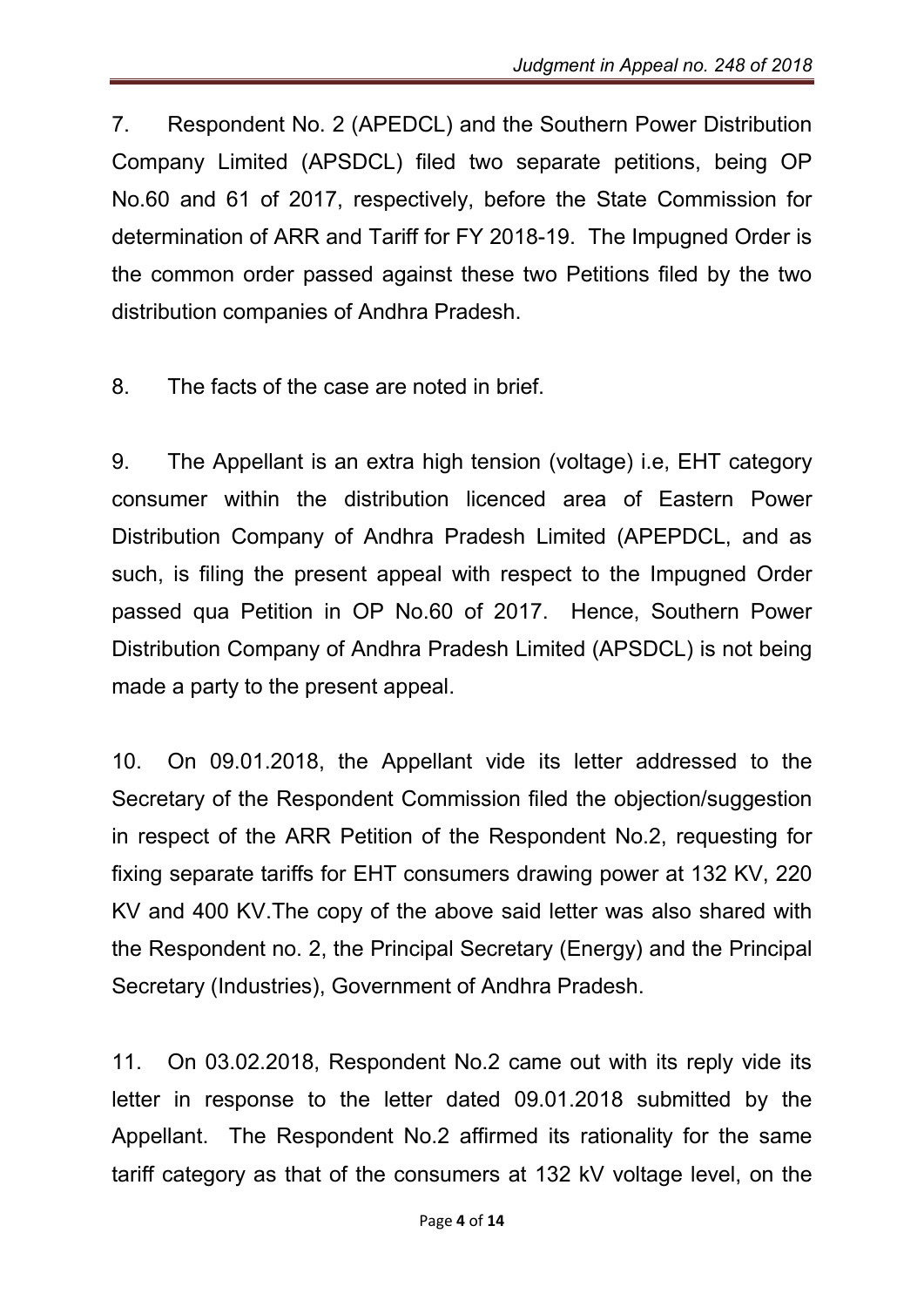pretext that the transmission system in the State of Andhra Pradesh operates in a right mode comprising 400 kV, 220 kV and 132 kV system and as such, it is only the transmission loss for the entire transmission network which can be determined.

12. The Appellant again presented its case in detail during the public hearing held on 05.02.2018at Vishakhapatnam, in respect of the retail supply Tariff Order and the ARR Petition for FY 2018-19 filed by the Respondent no.2, however, the Respondent Commission reiterated its stand in the matter.

13. Thereafter, the Respondent Commission has passed the present Impugned order against the Original Petition No.60 of 2017 filed by Respondent No.2.

14. Being aggrieved, the Appellant filed the present Appeal.

### *Our Findings and Analysis*

15. The Appellant, a consumer at 220KV, has submitted that the power losses in the transmission system depend upon the voltage, higher the voltage, lower is the loss of power. The cost of Supply at different voltages of 132 KV, 220 KV and 400 KV within the EHT range of consumers is different and the reduction in cost of Supply deserves to be passed on to high voltage consumers in the form of lower tariff.A common retail tariff is being made applicable to the Appellant despite the fact that the power loss at 220 KV is lower as compare to 132 KV. Therefore, the Appellant sought a separate tariff category for consumers connected at 220 kV voltage levels.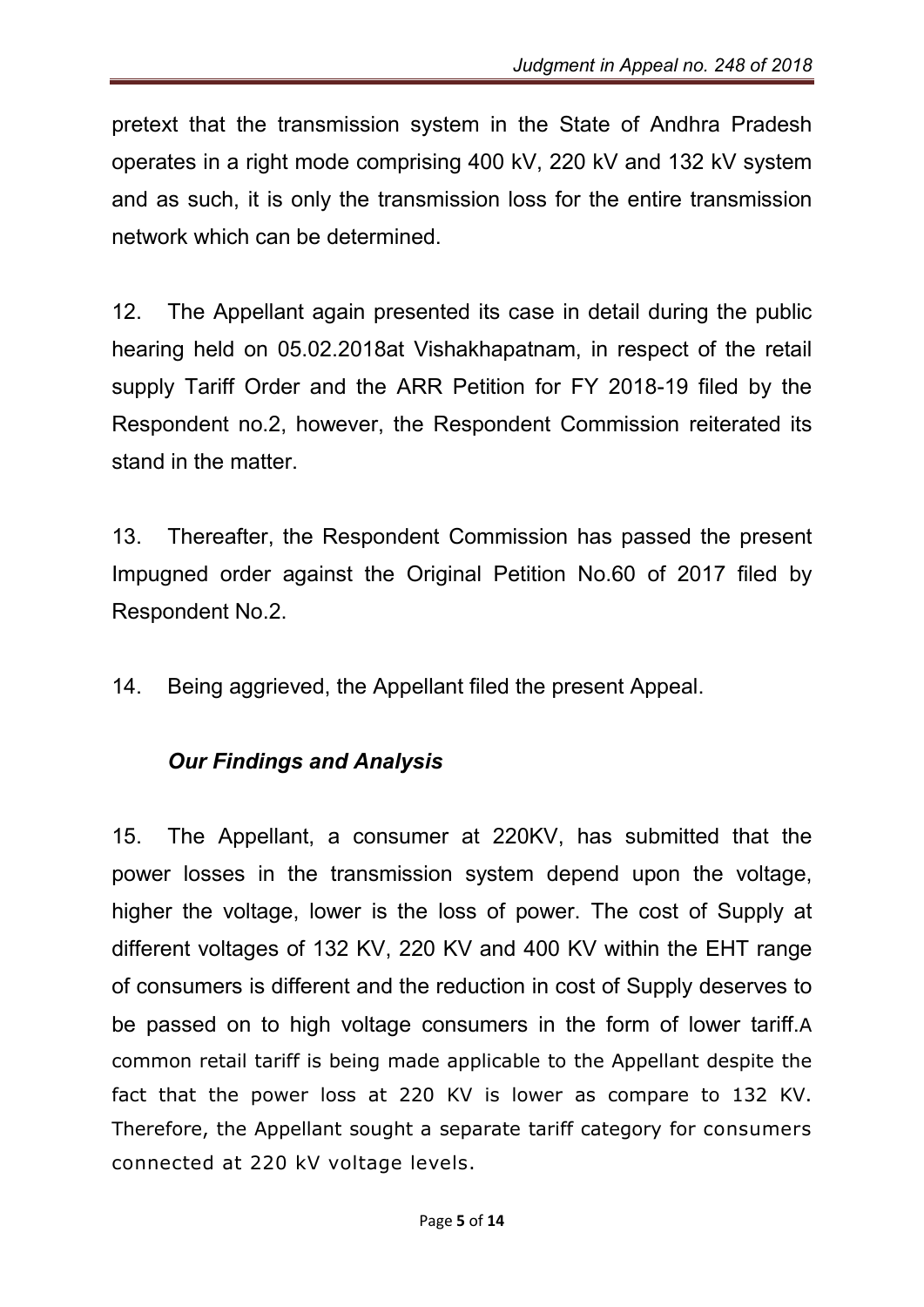16. We are inclined to accept the contention of the Appellant.

17. While providing references of the practice adopted by various other State Electricity Regulatory Commissions approving voltage wise tariffs for EHT consumers and encouraging the usage of high voltage level to minimize power losses, the Appellant also laid emphasis upon various pronouncements of this Tribunal with respect to voltage wise cost of Supply and as such reiterated its demand for creation of a separate tariff category for itself. In addition, the Appellant placed before list of Discoms which adopted voltage wise tariff category for EHT consumers.

18. On the contrary, the Respondents submitted that the transmission system in the State of Andhra Pradesh operates in a ring mode comprising 400 kV, 220 kV and 132 kV system and as such, it is only the transmission loss for the entire transmission network which can be determined. Further added that the power flows in EHT system as per laws of physics and the losses for entire EHT system can only be determined. The Respondent No. 2, therefore, declined to propose separate tariff for consumers, including the Appellant itself, connected at 220 kV voltage level, citing its inability to determine the transmission loss at a specific voltage level.

19. The above submission of the Respondents is bound to be rejected as many Distribution Licensees operating in ring mode in the Country has already adopted voltage wise categorisation of retail tariff. The Appellant has placed before us list of such Distribution Companies.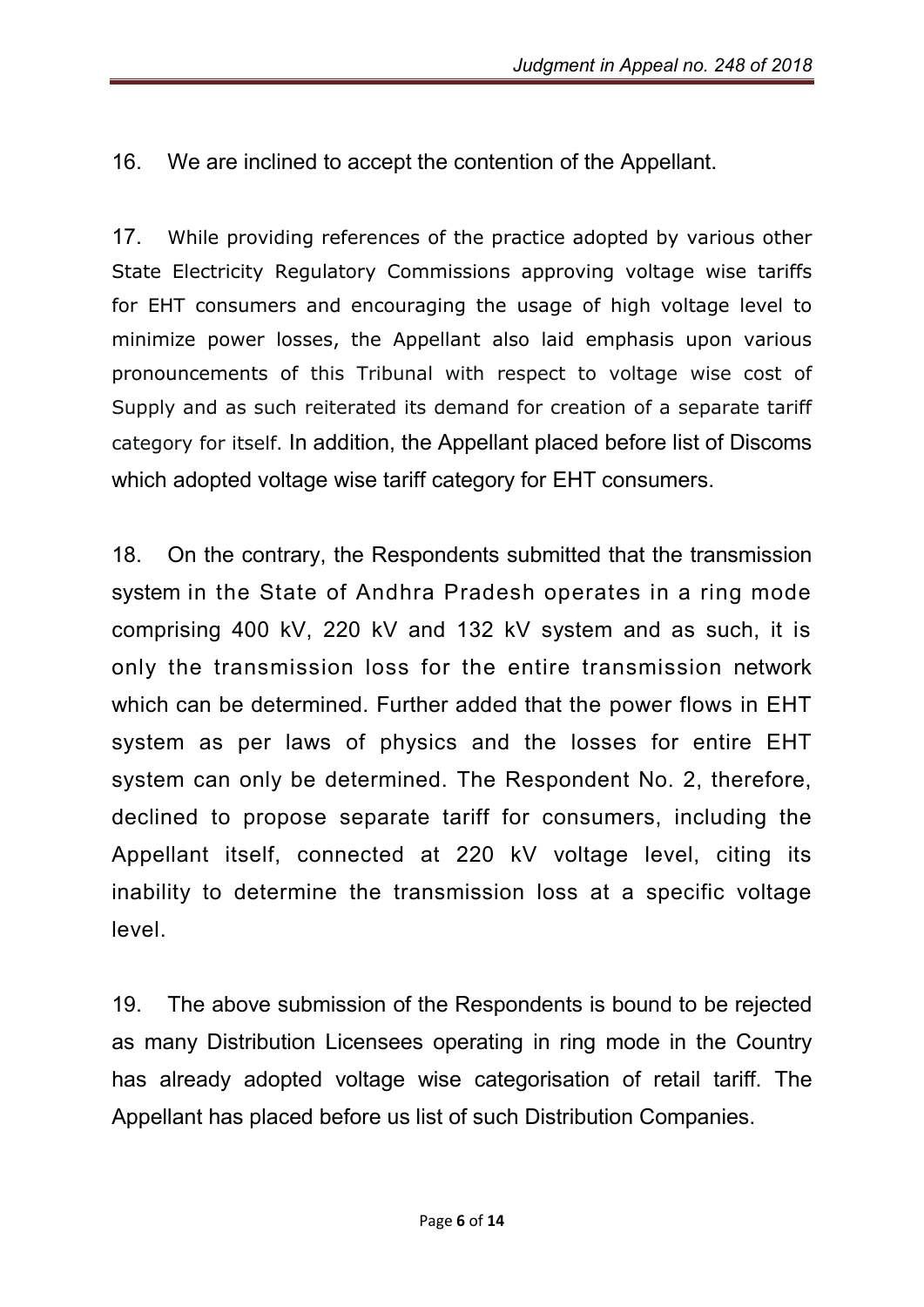20. We decline to accept the contention of the Respondents that under ring mode operation at the level of 132 KV and above, the voltage wise transmission losses cannot be ascertained as at each and every terminal end of a transmission line energy meters / ABT (Availability Based Tariff) Meters are installed as per the Regulations notified by Central Electricity Authority under the provisions of the Electricity Act, 2003. On the contrary, with the advancement of technology, precise measurements can be made for the determination of transmission tariff including the directional flow of electricity.

21. In the light of the above, we enquired from the Ld Advocate appearing for the Respondent Commission whether accurate determination can be done or not. However, no clear reply was received.

22. The Appellant brought our attention on the Judgement passed by the Hon'ble Supreme Court in *Punjab State Power Corpn. Ltd. v. Punjab State Electricity Regulatory Commission*, (2015) 7 SCC 387 wherein it was held that:

"*13. The Appellate Tribunal on an interpretation of Sections 61(g) and 62(3) particularly in the absence of any prefix to the expression "cost of supply" in Section 61(g) took the view that it is more reasonable to advance towards a regime of voltage cost of supply which would provide a more actual/realistic basis for dealing with the issue of crosssubsidies. However, as the progress to a regime of voltage cost of supply by reduction/elimination of cross-subsidies is to be gradual, the learned Appellate Tribunal held that no fault can be found with the determination of the average cost of supply made by the Commission for the financial years in question. However, keeping in view what the Tribunal understood to be the ultimate object of the Act it had directed that the relevant data with regard to voltage cost should be laid before the*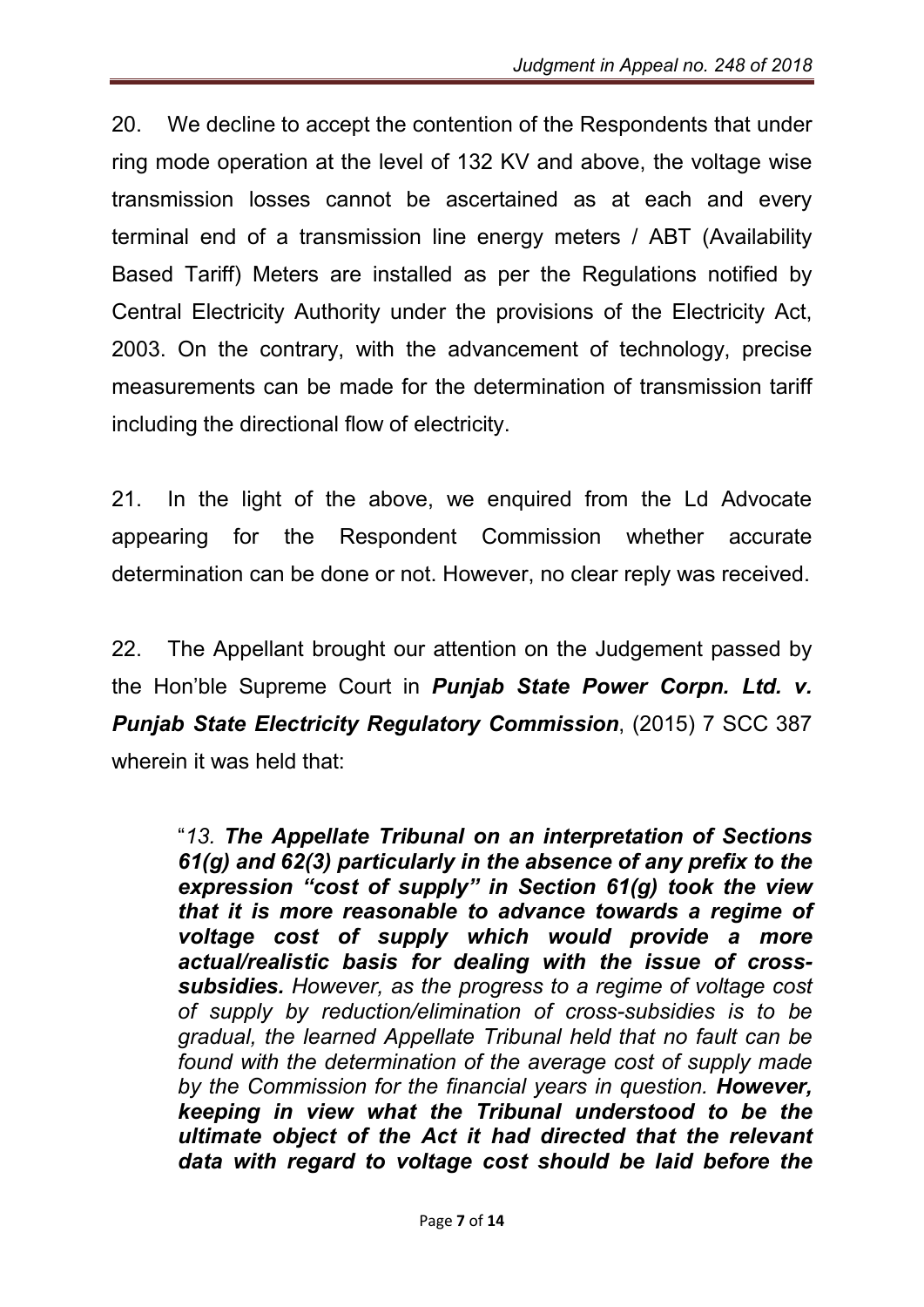#### *Commission and for the future the Commission would gradually proceed to determine the voltage cost of supply.*

14. We have considered the perspective adopted by the learned *Appellate Tribunal in seeking an answer to the issue of cost of supply/cross-subsidies that had arisen for decision by it. The provisions of the Act and the National Tariff Policy requires determination of tariff to reflect efficient cost of supply based upon factors which would encourage competition, promote efficiency, economical use of resources, good performance and optimum investments. Though the practice adopted by many State Commissions and utilities is to consider the average cost of supply it can hardly be doubted that actual costs of supply for each category of consumer would be a more accurate basis for determination of the extent of cross-subsidies that are prevailing so as to reduce the same keeping in mind the provisions of the Act and also the requirement of fairness to each category of consumers. In fact, we will not be wrong in saying that in many a State the departure from average cost of supply to voltage cost has not only commenced but has reached a fairly advanced stage. Moreover, the determination of voltage cost of supply will not run counter to the legislative intent to continue cross-subsidies. Such subsidies, consistent with the executive policy, can always be reflected in the tariff except that determination of cost of supply on voltage basis would provide a more accurate barometer for identification of the extent of cross-subsidies, continuance of which but reduction of the quantum thereof is the avowed legislative policy, at least for the present. Viewed from the aforesaid perspective, we do not find any basic infirmity with the directions issued by the Appellate Tribunal requiring the Commission to gradually move away from the principle of average cost of supply to a determination of voltage cost of supply.*"

23. By plain reading of the above judgment, it is clear that State Commission ought to determine voltage wise tariff, which is in confirmation with the provisions of the Electricity Act, 2003.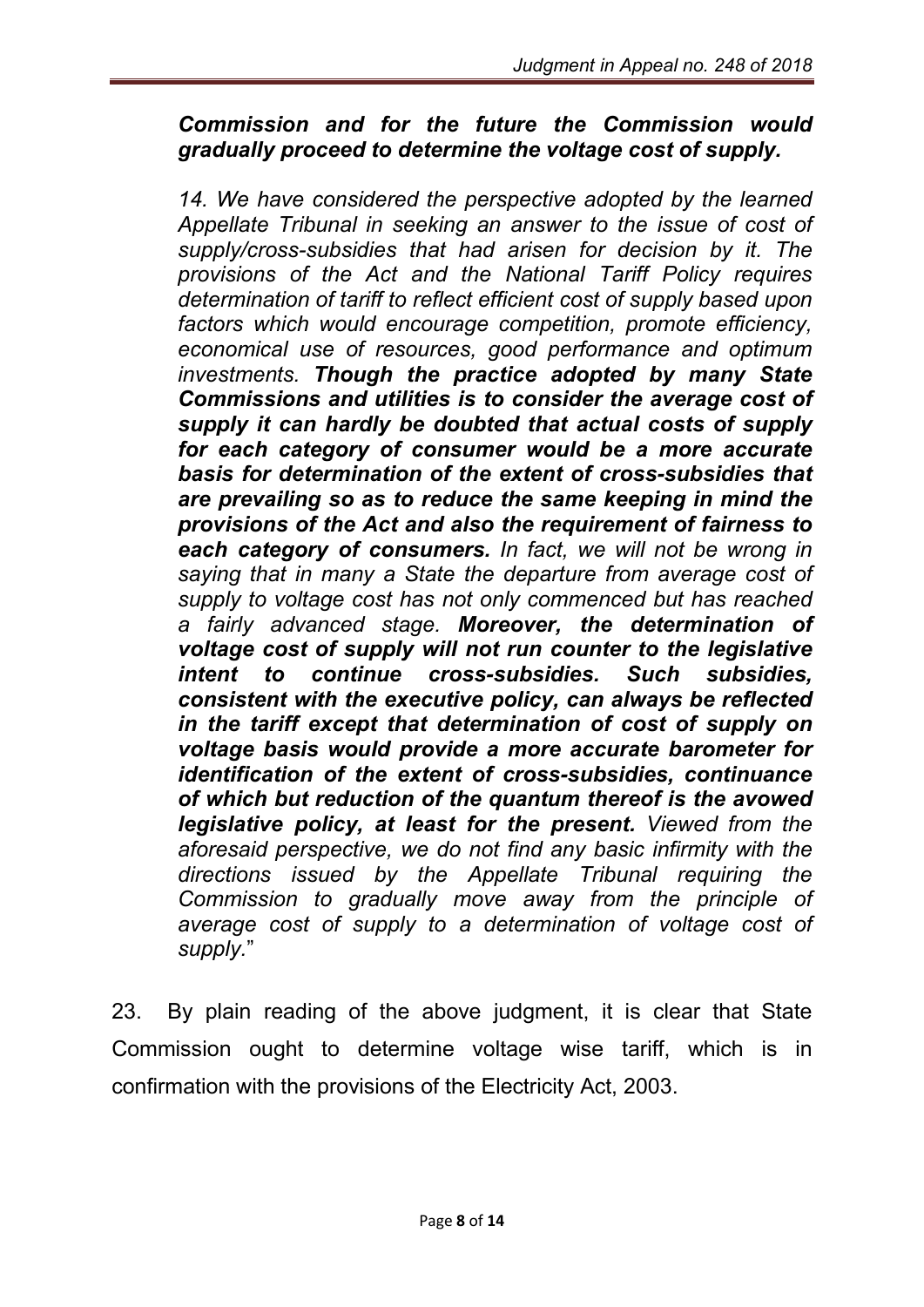24. This Tribunal vide its Judgement dated 31.05.2013 in Appeal No.179 of 2012 -*Kerala High Tension and Extra High-Tension Industrial Electricity Consumer's Associations v. KSERC &Anr*. has issued the following directions:

"*49. The State Commission in the impugned order has decided not to consider voltage wise cost of supply to determine cross subsidy relying on its own Regulations and recommendations of the Forum of Regulators. We find that the State Commission's Regulations provide for determination of cross subsidy with respect of average cost of supply which is contrary to the interpretation of cost of supply and cross subsidy under Section 61(g) of the Act given by this Tribunal. The State Commission is also wrong in relying upon the recommendations of the Forum of Regulators which is only a recommendatory body as against the dictum held by this Tribunal which is binding on the State Commission. In view of this Tribunal's interpretation of Section 61(g) of the Act for cost of supply, we have to ignore the Regulations of the State Commission and have to hold that the State Commission has to determine the cross subsidy with respect to cost of supply for the particular category of consumer. Accordingly, as mentioned earlier, we have given directions to the State Commission for determination of voltage wise cost of supply within six months from the date of this judgment for future for bringing transparency in determination of cross subsidy. However, as the State Commission has decided a higher percentage increase in tariffs of subsidized consumers as compared to subsidizing categories with a view to reduce the cross subsidies and have kept the tariffs of the consumer categories of the Appellant's members within ± 20% of the average cost of supply, we do not incline to interfere with the tariff decided by the State Commission for the Appellants.*

*50. Learned counsel for the Appellant has given a comparison of change in cross subsidy for Domestic and HT/EHT Industrial categories with respect to voltage wise cost of supply as computed by them to show that cross subsidy for HT Industrial categories has been increased against the dictum of the Tribunal. The Appellant has computed cost of supply at EHT, HT and LT levels*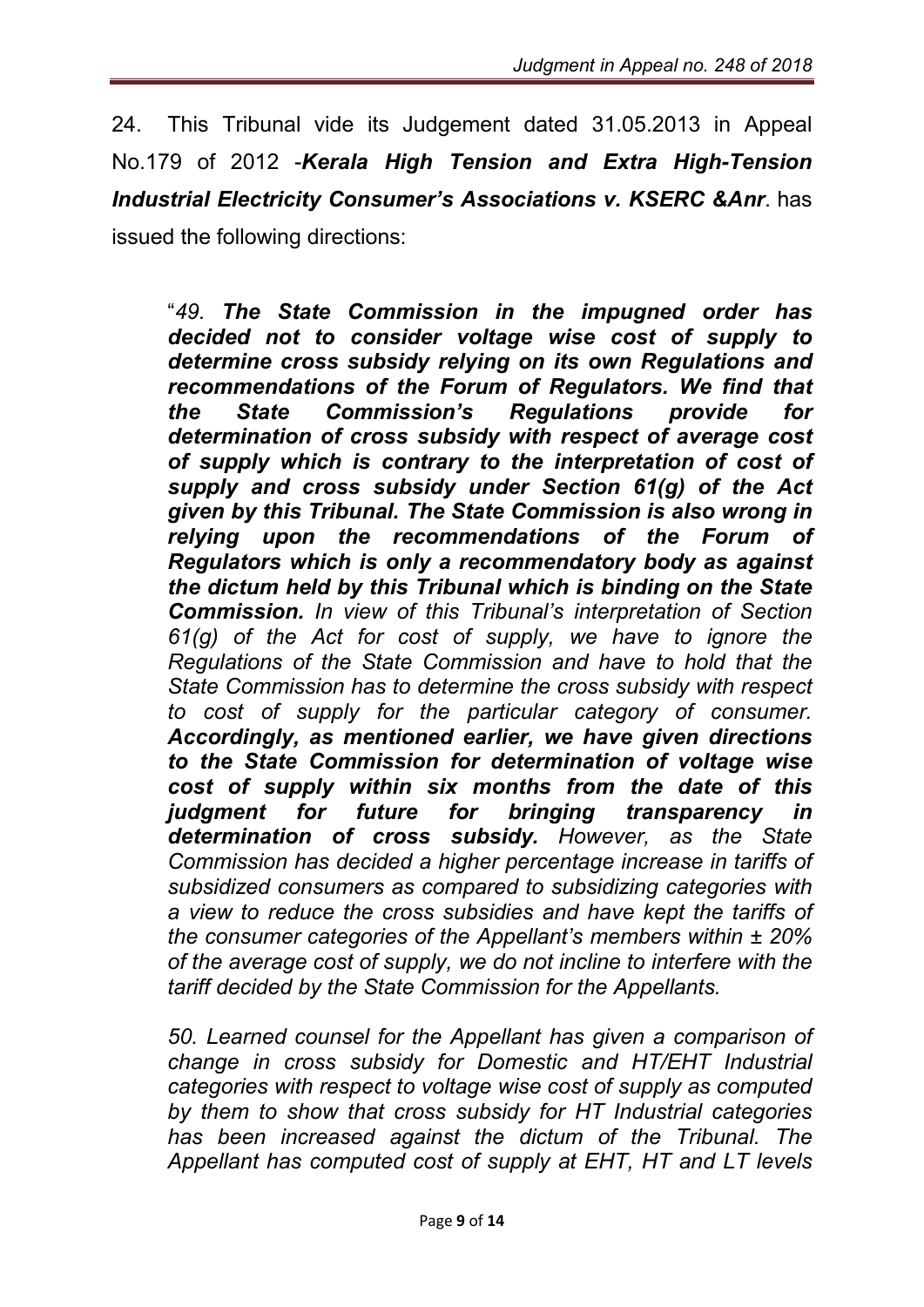*by their own assumptions of transmission losses, and losses in HT and LT system of the Electricity Board. The cost of supply at EHT and has been considered as cost of power purchase from sources other than Board's own generation, total energy procured from outside sources and that supplied by Board's own power plants and assumed transmission loss of 3%. This is wrong. Firstly, no such voltage-wise cost of supply has been decided by the State Commission in the impugned order. Secondly, the computation of the Appellant is incorrect. The total cost of energy supply does not include the cost of generation of Board's own power stations while the total energy considered includes the energy supplied by the Board's own generation. Thirdly, the method of cost of supply at EHT is not in consonance with the ratio laid down by this Tribunal in Tata Steel judgment in Appeal no. 102 of 2010 and batch, wherein the Tribunal rejected the contention of the Appellants, the EHT consumers, that the distribution losses in respect of EHT consumers would be nil for computing cost of supply. The Tribunal held that the difference between the distribution losses allowed in the ARR and the technical losses as computed by the studies should also be apportioned to consumers at EHT for computing the cost of supply. The Tribunal also decided that as segregated network costs are not available, all other costs of distribution system could be poled equitably at all voltage levels including EHT.*

*------ 80. Summary of our findings:* 

*i) We find that in the present case, the State Commission has determined the tariff of the Appellant's category of HT and EHT Industrial consumers within ± 20% of the average cost of supply as per the Tariff Policy, the dictum laid down by this Tribunal and as sought by the Appellant in their objections filed before the State Commission. However, we give directions to the State Commission to determine the voltage-wise cost of supply for the various categories of consumers within six months of passing of this order and take that into account in determining the cross subsidy and tariffs in future as per the dictum laid down by this Tribunal."*

25. The issue involved in the present appeal is entirely covered by various other judgments of this Tribunal wherein it has been held that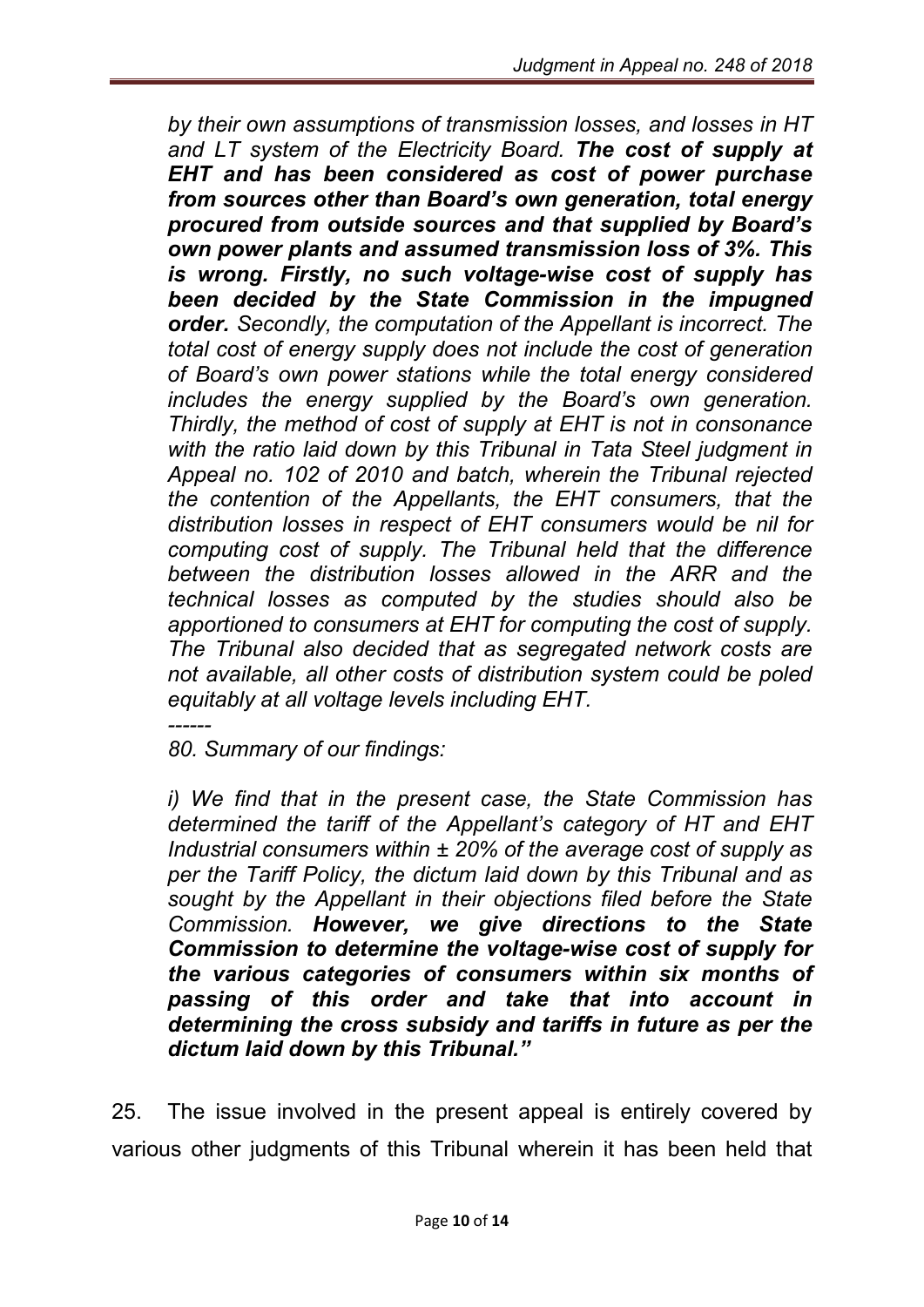tariff has to be determined voltage-wise. Some of the said judgments of this Tribunal are provided hereinbelow:

- i. Judgment dated 26.05.2006 in Appeal Nos. 04, 13, 14, 23, 25, 26, 35, 36, 54 and 55 of 2005, titled as *Siel Limited v. PSERC &Ors.*;
- ii. Judgment dated 30.05.2011 in Appeal No. 102 of 2010, titled as *TATA Steel Ltd. v. OERC &Ors.*;
- iii. Judgment dated 23.09.2013 in Appeal Nos. 52, 67 of 2012, titled as *Ferro Alloys Corporation Limited v. OERC & Anr.*;

26. Further, as per Section 61(g) of the Electricity Act, 2003, the tariff applicable to a consumer has to reflect the amount of actual cross subsidies in built in the said tariff. The same is for the reason that the Act contemplates progressive reduction in cross subsidies. For the purposes of effecting progressive reduction in cross subsidies, it is necessary that actual cross subsidies can be ascertained from the tariff of a consumer. The same can only happen in the event separate consumer tariff for each voltage levels, is determined by the Commission.

27. We are inclined to record here that State Commission has miserably failed in complying with the directions passed by this Tribunal in various Judgements but also failed to implement the provisions of the Tariff Policy,2016 which clearly mandates that:

"Clause 8.3(2)

a) Separate consumer tariff at each voltage level has to be determined in order to fulfil the mandate of Section 61(g)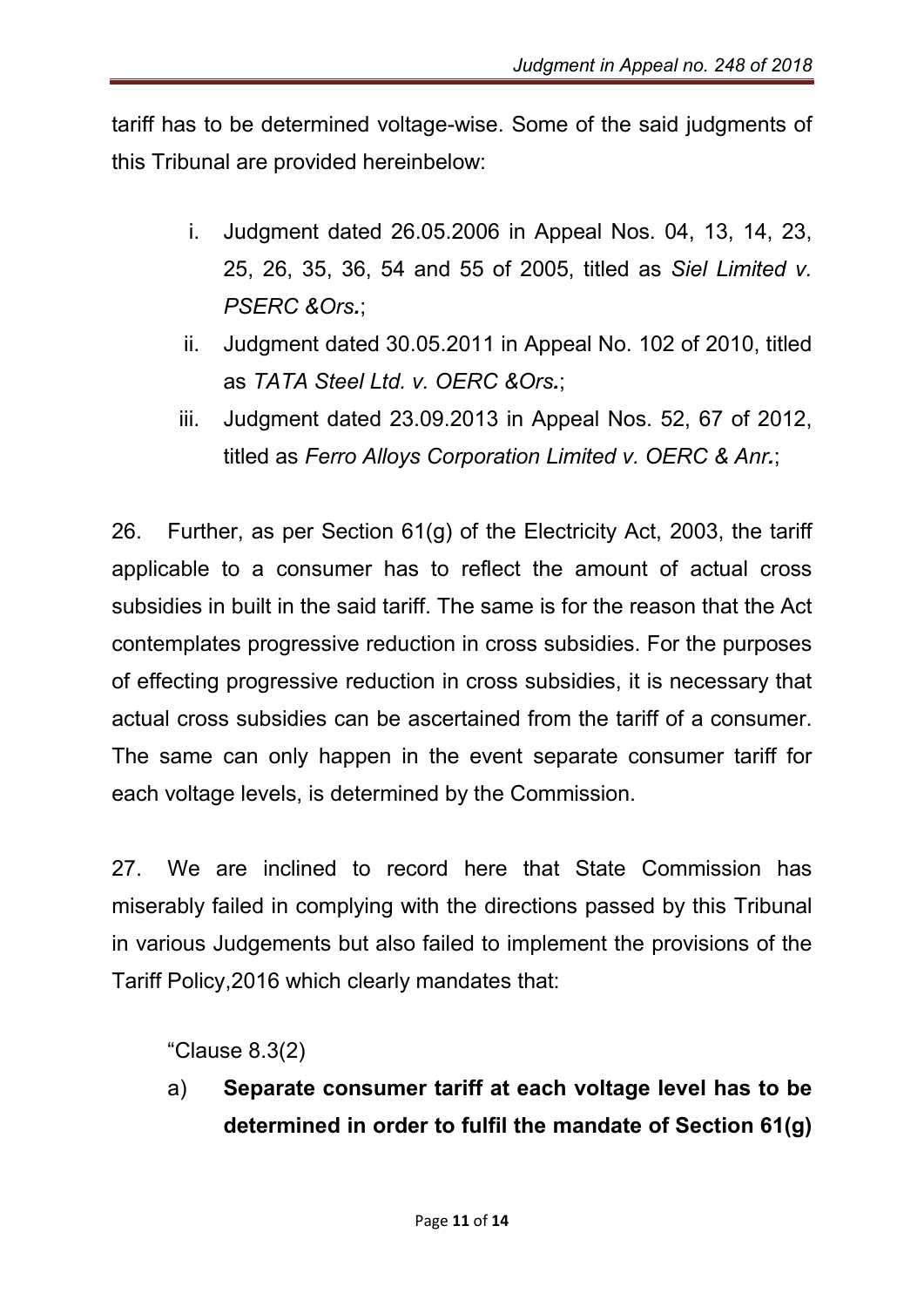# of the Electricity Act 2003, which is to reflect actual cost of supply;

- b) Separate consumer tariff at each voltage level is required in order to ascertain the actual cross subsidies in built in a consumer's tariff;
- c) Without specifying a separate consumer tariff for consumers connected at each voltage level, a progressive reduction in actual cross subsidies is not possible as the said component is not known;
- d) The retail/ effective tariff or average billing rate at a particular voltage level cannot exceed more than 20% of the actual cost of supply of a distribution licensee at the said voltage level."

28. We, further, reject the submission of the Respondent No. 2 for not determining the tariff voltage wise that the transmission system in the State operates in a ring mode comprising of 400kV, 220kV and 132kVsystem and as such, it is only the transmission loss for the entire transmission network which can be determined. In fact, as per Central Electricity Authority Regulations, ABT meters are to be installed at the interface points of 132 kV, 220kV and 400kV and also at places where EHT network gets connected to the distribution system of the distribution licensees making power loss easily accessible for the Distribution Licensee. Many Distribution Companies in the Country( list of 22 of such company have been provided by the Appellant) have fixed voltage wise tariffs for HT consumers though such Licensees may also be similarly placed.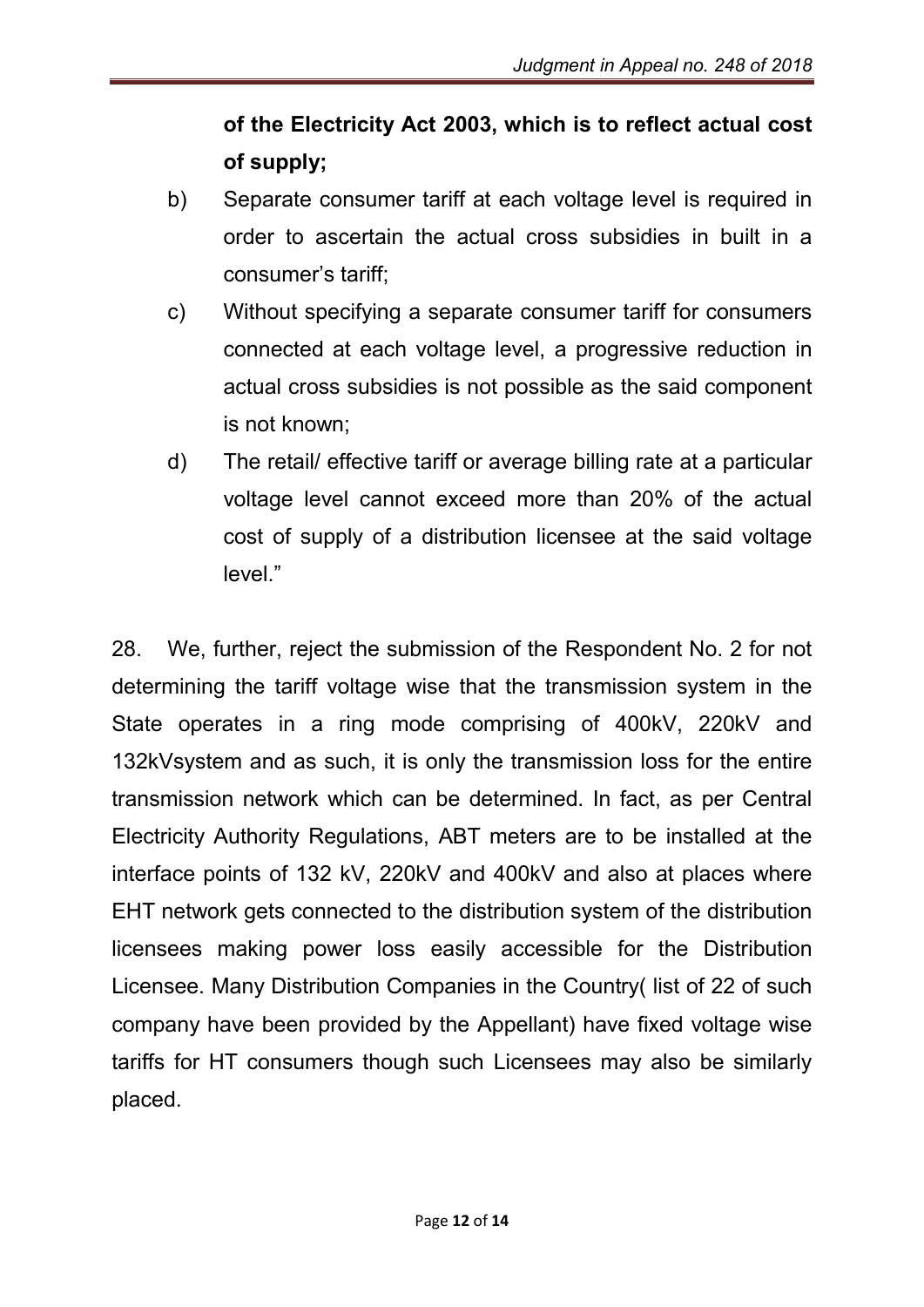29. In the light of the foregoing paragraphs, it is clear that this Tribunal has, time and again, been consistently held that the State Commissions have to necessarily determine voltage wise tariff depending upon different category of consumers, and the principle of which has also been upheld by the Hon'ble Supreme Court in *Punjab State Power Corpn. Ltd. v. Punjab State Electricity Regulatory Commission*, (2015) 7 SCC 387 as stated above.

#### ORDER

30. In light of the above, we are of the considered view that the issues raised in the Appeal have merits and hence the Appeal is allowed. The Impugned Order dated 27.03.2018 in Original Petition No. 60 of 2017 passed by Andhra Pradesh Electricity Regulatory Commission is hereby set aside to the extent of our observation.

31. We remit the matter, involving the issue of determination of Tariff voltage wise, to the State Commission for a fresh decision for determining separate retail supply tariff, voltage wise, for all HT consumers, including for those connected at voltage level of 220 kV.

32. Needless to add that the State Commission shall also proceed to examine as to how the differential in the applicable tariff for the period in question is to be determined and recovered, and issue all necessary directions in such regard as well.

33. The issue having persisted for long, we would expect the State Commission to pass the fresh order in terms of above directions expeditiously, not later than three months from the date of this judgment.